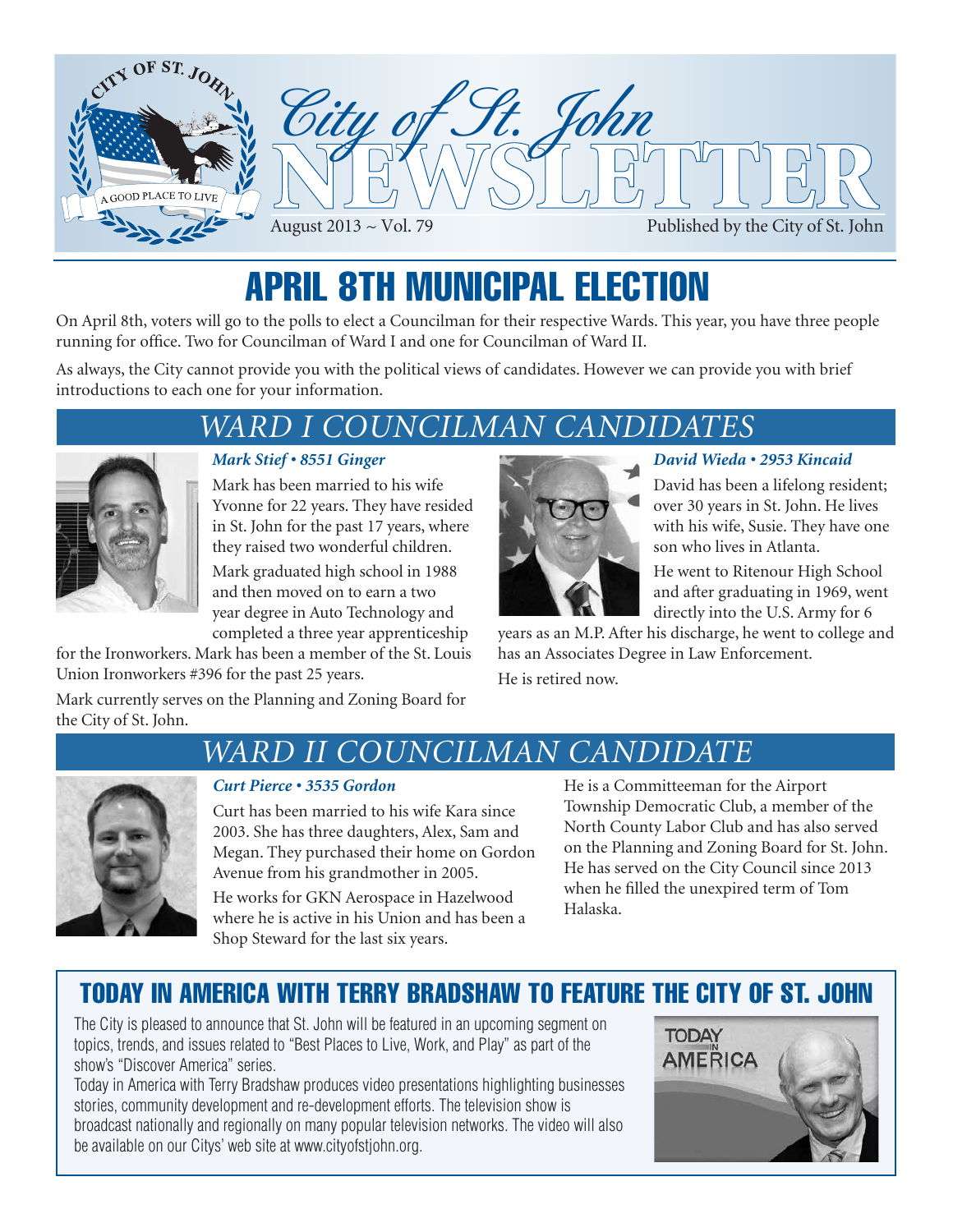

# MAYOR'S LETTER

**M**Uellit's been over a year since I was elected as your Mayor of St. John. Even though I have been actively involved in City government for nearly twenty years, this past year has truly been an educational experience.

Government in general, and Municipal government

in particular, are in the middle of challanging times. The past recession and current flat economy impacts the ability to provide expected quality service to our residents.

What I have seen first hand this past year is the remarkable spirit, talent, hardwork, and dedication from our City staff. In spite of these tough economic times, limited tax dollars, and limited resources; they continue to deliver professional

quality services. They often-times are required to go above and beyond our normal expectations of city employees. The professional relations established between all departments ultimately benefits our entire community. They work well together, ensuring residents take full advantage of available resources.

I encourage residents to get to know your city staff. Put a name with a face. Learn who to contact when city services are needed. You'll soon learn our dedicated staff consists of knowledgeable professionals, who are properly trained in their positions, and willing to provide their services to you.

St. John provides Law Enforcement, Code Compliance, Street Maintenance, Municipal Court Services, and City Hall support services. The quality of all of these services is dependent upon the people in these positions. With them, the City of St. John will continue to be "A Good Place To Live and Work."

# St. John Police Department Receives Certification

The St. John Police Department has once again achieved State Certification from the Missouri Police Chiefs Association. This state certification program offers law enforcement agencies an opportunity to demonstrate their commitment to excellence in law enforcement. This certification program provides a process to review and evaluate policies, procedures, and professional standards.

The St. John Police Department was evaluated by several outside law enforcement professionals who determined that our Police Department has met or exceeded over two hundred (200) professional standards. The end result is your St. John Police Department is a proven, professional law enforcement agency who has made great efforts to raise the bar of our professional law enforcement expectations.

# NEW EMPLOYEES



*Benjamen Fisher Justin Schaffer*

Ben is 25 years old. He joined the Marine Corps Reserves January 8, 2008 at 19 years old as a Intelligence Specialist attached to 3rd BN 24th Marines. He was deployed to Iraq from 2009-2010.

When he returned home he transferred to the Fox Company Anti-Terrorism Battalion and deployed to train foreign military forces in Jordan, Germany and Republic of Georgia. He graduated from the Eastern Missouri Police academy on April 4, 2013 and began working at St. John in September 2013.



Justin graduated from Northwest High School. He attended Eastern Missouri Police Academy and was hired by St. John Police Department in September 2013. Justin enjoys football, baseball, and being outdoors.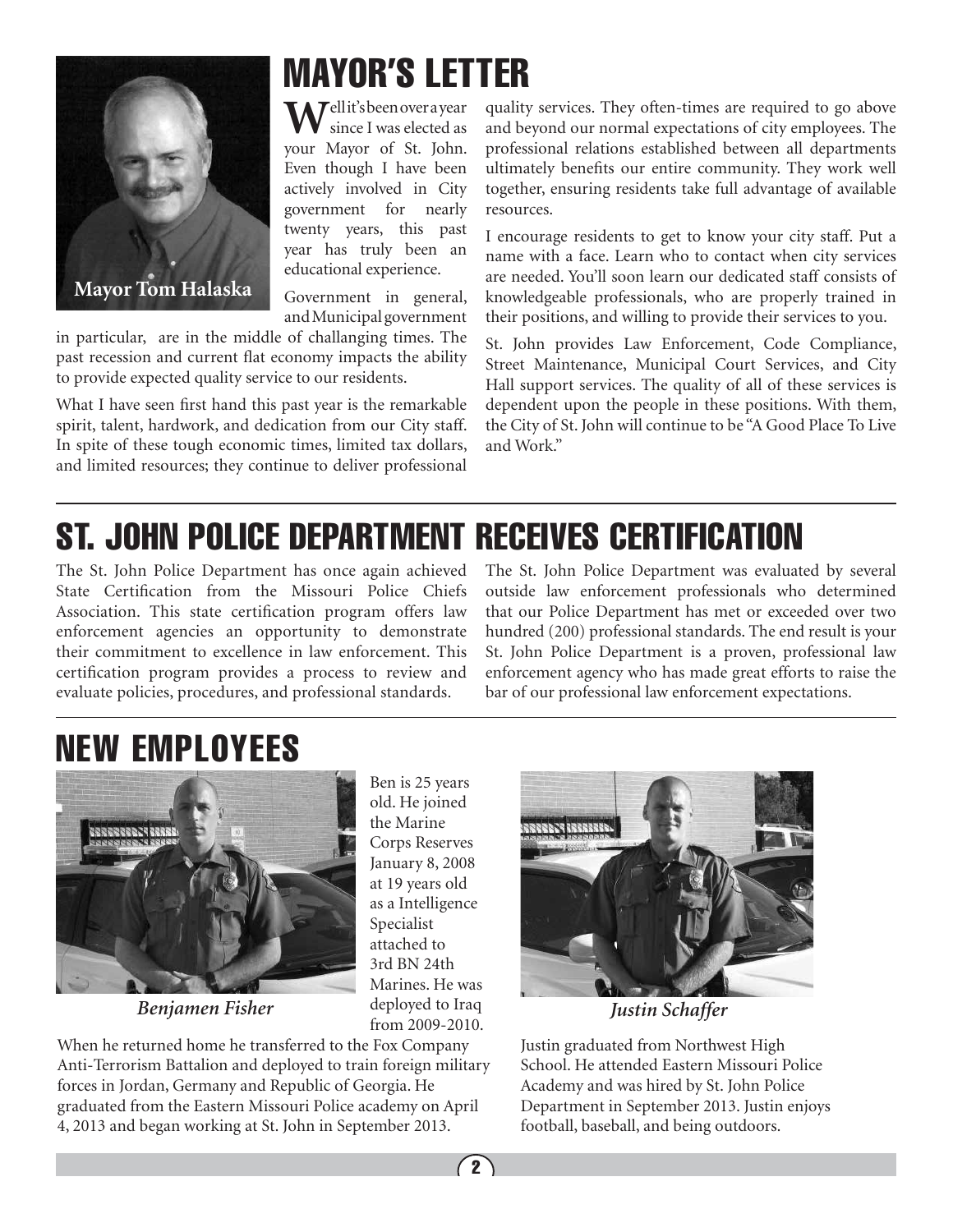# WANTED *Old Photographs of St. John*

City staff is beginning a project to highlight the history of St. John. Our intentions are to create a permanent display in City Hall, containing black and white photographs of St. John's past. In particular, we are searching for photos of buildings, streets, street cars, businesses, events, etc. Photographs will be copied and returned. Anyone who has some old St. John photographs to share, please contact City Hall at 427-8700. We will gladly arrange to have the photos picked up, copied, and returned.

## Salvageable Materials Unlicensed Vehicles



Salvageable materials (lumber, bricks, stones, or similar materials) must be evenly piled or stacked on open racks that are elevated not less than twelve (12) inches above ground. All salvageable materials must be removed within thirty (30) days unless there is a building permit in effect.



Please be advised municipal code provides that vehicles within the City of St. John shall be legally licensed, displaying current license plates registered to that vehicle.

No unlicensed vehicle shall be parked or stored on any property unless the vehicle is stored in an enclosed garage with four sides and a roof. Furthermore, no vehicle shall be in a state of disrepair.

## SOBRIETY CHECKPOINTS

The St. John Police Department was successful in obtaining a grant from the Missouri Department of Transportation Highway Safety Division to conduct several sobriety checkpoints throughout the year. One weekend each month, St. John Police will be conducting sobriety checkpoints. Drivers suspected of intoxication will be given a brief field sobriety test. Confirmed drunk drivers will be arrested. While some area motorists may be slightly inconvenienced by these stops, citizen patience and cooperation will assist in this important safety effort.

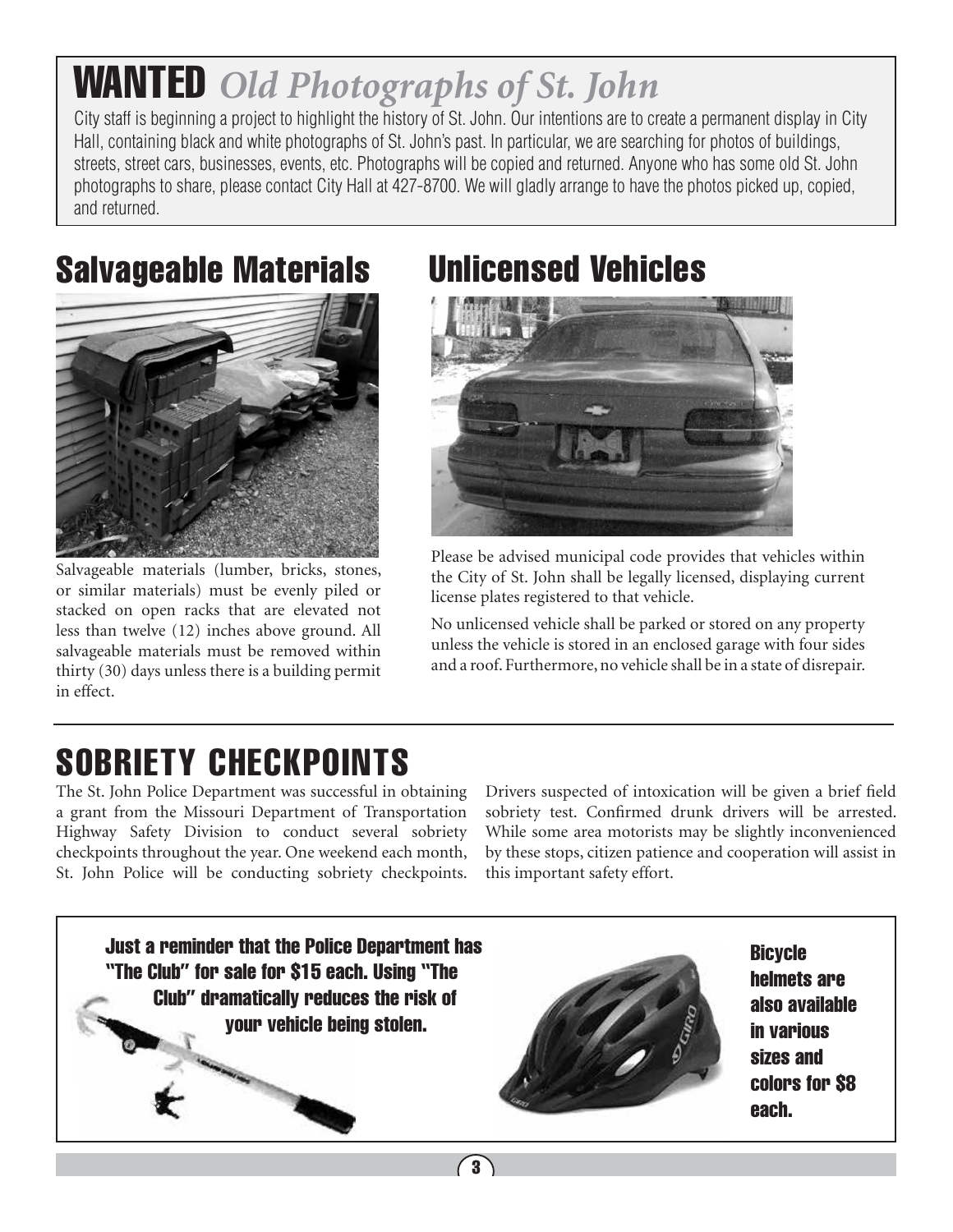### annual children's easter egg hunt

### Saturday, April 12, 2014 at 11 am Marvin Elementary School

#### 3510 Woodson Road

(NW corner of St. Charles Rock Road & Woodson Road)

**For Resident's children & grandchildren, walking age up to and including 9 years of age.**

**Tickets are free but must be picked up by 5 pm, Friday, April 11, 2014 at the St. John City Hall.** (Proof of residency is required)

**Age groups will run at different times to allow parents to see each group individually.**

#### **IN CASE OF RAIN OUT...**

The hunt will be held the following weekend, April 19, 2014, same time, same place. IF April 19th hunt is a rain out for outdoors, the hunt will be moved indoors to the "C" Level of the St. John Municipal Center and will still start at 11 am.

### City of St. John & Rock Road Animal Hospital 2014 Rabies Clinic

Join us for the 2014 Annual Rabies Clinic!! Rock Road Animal Hospital veterinarians will be offering vaccinations for dogs and cats at a reduced rate on Saturday, April 12, 2014.

Our Annual Rabies Clinic will be held on the lower level of the Public Works Garage, located at 8920 Bristol Avenue (behind City Hall). Vaccinations will be administered from 1:00 – 2:30 pm. City of St. John Animal Licenses will be available at the clinic for \$2.00 each. Watch our website for upcoming pricing information.

We are unable to accept credit cards at this location but we can accept checks and cash. As a matter of public safety, all animals are required to be crated or on a very short leash to disallow contact with other individuals or animals.



We hope to see you there!

## Street sweeping schedule

In the ongoing effort to keep our streets clean and to keep trash from being washed down into storm sewers, we will continue to run the street sweeper through the City once a month. Since we want to avoid trying to sweep around trash cans set out for pick-up by Allied Waste, we need to coordinate our sweeping with their trash pick-up schedule. Allied Waste collects trash from a designated zone of the City every day of the week so we have configured our sweeping zones based on their trash pick-up schedule. The streets in each zone and the day of the week that zone will be swept are as follows:

#### Zone 1 Will Be Swept On Monday Of The First Full Week Of Each Month.

**Zone 1** is comprised of: Hume, Hilleman (off of Hume), Walton, Ridgeway, Kincaid, Endicott, Renz, Melody, Betty Lee, Ramona, Connor, Outerbelt Ct. and Wood.

#### Zone 2 Will Be Swept On Tuesday Of The First Full Week Of Each Month.

Zone 2 is comprised of: Havenbrook, Belhaven, Belcrest, Hagner, Ardelia, Moran, Hilleman (between North & Ardlelia), North Ave. (between McKibbon and Valleywood), Ginger, Loyd, Markdale, Valleywood, Norman, Debbie Ct., Engler, Hilleman (off of Engler), Thomas, Kitchell Ct., Chaney Ct., Rosalind, Madeline, Engler Park Ct.

#### Zone 3 Will Be Swept On Wednesday Of The First Full Week Of Each Month.

**Zone 3** is comprised of : St. Charles Ln., Eminence, Charlack, Roy, Lindscott, Janet Ct., St. Louis Ave., Rosemore, North Ave. (Brown Rd. to Boswell), Patrice, Pallardy, Patrick, Herbert, McNulty (Brown to dead end in cul-de-sac), Killarney Ct. and Bobb (from Brown to Boswell).

#### Zone 4 Will Be Swept On Thursday Of The First Full Week Of Each Month.

**Zone 4** is comprised of: Bristol, Orlando, McKibbon, Crocus, David, Susan, Ezra, Mavis, Marvista, Maryknoll, Marshall, North Ave. (McKibbon to Brown), Winterowd, McNulty (Brown to Marshall), Kitchell (off of McKibbon), Bobb (Marshall to Brown), Harry's Ln., St. Charles Ln., Toddy, John Pl., North & South.

#### Zone 5 Will Be Swept On Friday Of The First Full Week Of Each Month.

**Zone 5** is comprised of: Boswell, Ritenour Ct., Gordon, Jonell Ct., Francis Ct., Frann Lynn Ct., Central, Leenora, North Ave. (Woodson to Edumndson), Bobb (Brown to west City limits), Marvin, Marvin Gardens, Calvert, Dix, Joel Ct., Edmundson, Burdella, Roslan, and Edmund.

Please look carefully at the above schedule and determine which zone you live in and on which day your street will be swept. We ask that you do not park your cars on the street on the day your street is scheduled to be swept.

Finally, if the weather is rainy or otherwise inclement, and if your regular sweeping day falls on a holiday, we will not sweep your street that month.

4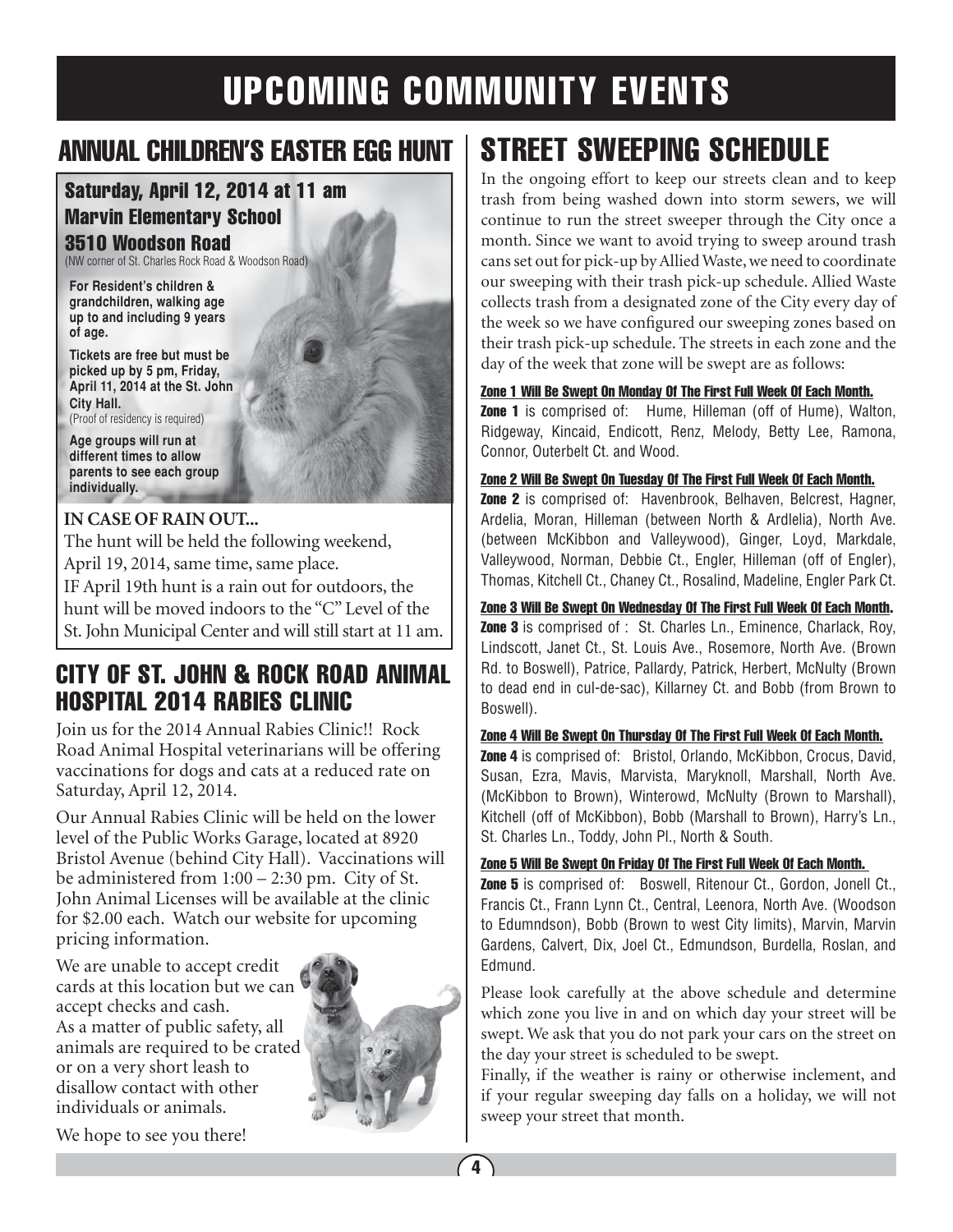

## **GREAT BATTERY ROUNDUP** April 21-25, 2014 Sponsored By AAA And Floyd's

### floyd's tire & car care 8646 St. Charles Rock Rd. St. John, MO 63114 (314) 426-2840

*Helping to Keep Members On-the-Go and Make the Earth a Little Greener at the Same Time*

AAA realizes that the environment is important to you, and it's important to us too! AAA's annual Great Battery Roundup® campaign, held this year from April 21-25 in commemoration of Earth Day, seeks the public's help in corralling the millions of used, lead-acid batteries that have not made their way back to their natural habitat: the recycling plant. The campaign augments the year-round collection efforts of the AAA Battery Service, which is available in select areas and removes used batteries for recycling each time a replacement automotive battery is installed.

Lead-acid batteries can be dangerous to children and pets and can pollute soil and groundwater. Just one of these batteries contains 21 pounds of lead, three pounds of plastic, and one gallon of sulfuric acid, all of which can be reprocessed into new batteries.

AAA Approved Auto Repair Facility and Floyd's Tire & Car Care are pleased to provide this recycling opportunity to the public in the St John area. Just bring your old car, truck, boat, and motorcycle batteries in for proper recycling.

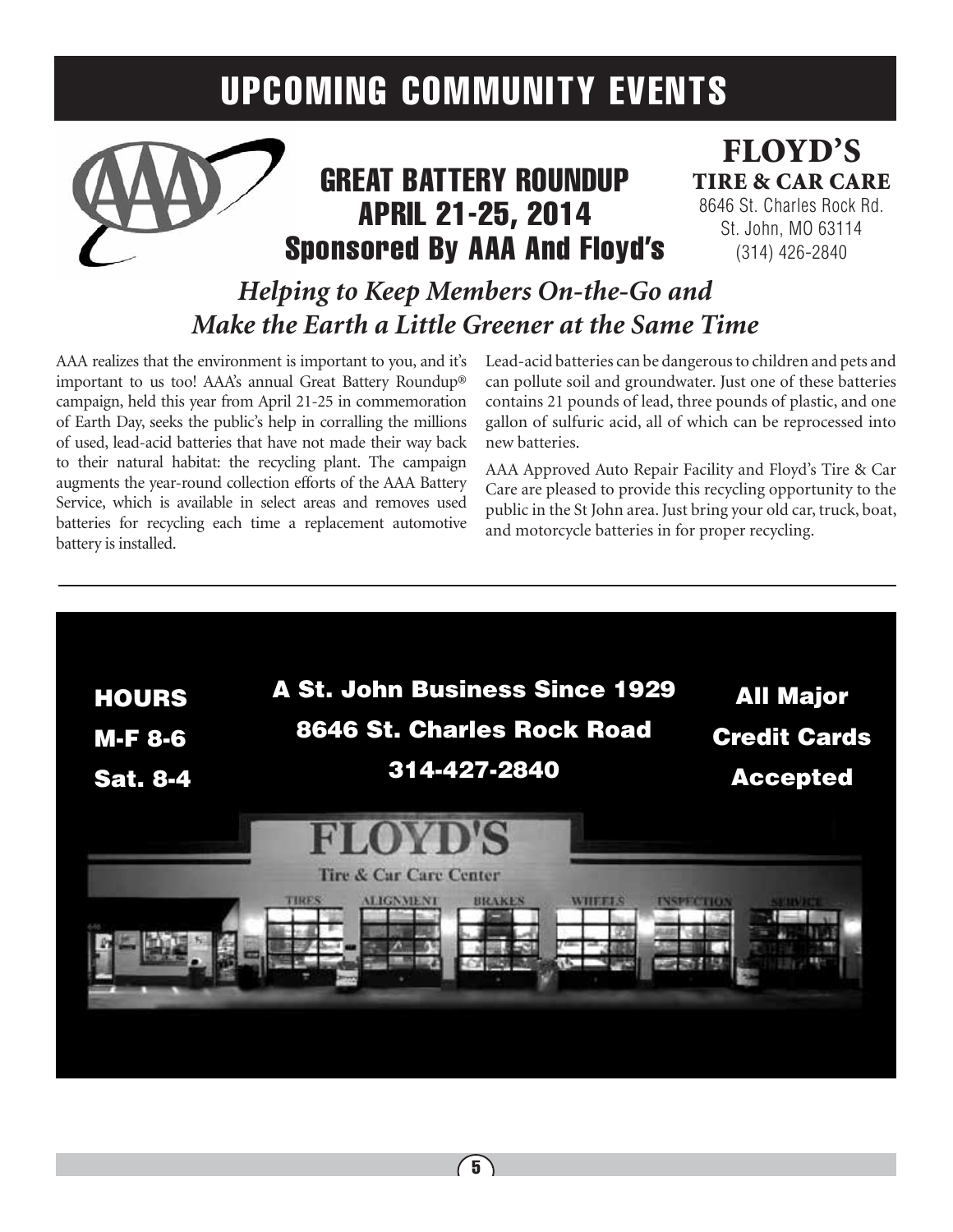

As a recap on the how this works, each side of town will have two Saturdays in which they can hold their garage sales. If sellers want to sell on only one of the two days or both days, they will be allowed to. If someone elects to sell on the first day and closes due to rain, they can still sell on the second day. If someone elects to sell only on the second day and closes due to rain, they can always get a garage sale permit for another day. All residences are allowed three sales per year with a permit. It will be each seller's prerogative. This will also allow people to sell and shop in their own side of town if they like, as well as the other side of town.

For those that don't know, and a reminder to those that do know, the City is divided into the following two sections for sales:

- • East of Brown Road (including homes on the East side of Brown Road) will hold their sales on the first & second Saturdays in June (June 7th and 14th).
- • West of Brown Road (including homes on the West side of Brown Road) will hold their sales on the third and fourth Saturdays in June (June 21st and June 28th).

The following lists the standard information for the sale:

**1st** - The sales will be held on their respective Saturday from 7 am - 3 pm. For these days only, no garage sale permits will be required. If you want to hold a sale on a date other than your respective side of town, you will need to obtain a permit from City Hall (no charge) provided you have not already had three sales for the year.

**2nd** - Residents are encouraged to sign up at www. cityofstjohn.org, and click on the Garage Sale Tab on the home page. From there you will be able to create an account, enter your sale items and edit or delete them if you need to do so at a later time. Your entry should show up online in approximately 24 hours; 48 hours if entered on a weekend. You may also sign up in person at the Municipal Center or by calling 427-8700, ext. #3.

**3rd** - Users can print out a list of all sellers for a specific date. This will provide potential buyers the means to print an up to date list of participating addresses at any time instead of having to go up to City Hall for a copy.

### SENIOR CITIZEN UTILITY TAX **REBATE**



 Utility tax rebates are being issued now until April 30, 2014 for the year 2013. The rebate is \$30.00 per household. In order to qualify for this rebate, residents must:

- **1) Have turned sixty-five (65) years of age or older at some point during the year 2013**
- **2) Currently reside in the City and have previously resided in the City for the entire calendar year of 2013**
- **3) Apply on forms provided by the City for a rebate on the previous year's taxes.**

Qualified residents need to provide the following documentation to the City Hall in order to collect the rebate:

- **1) Picture identification**
- **2) Identification showing current address and date of birth**
- **3) One utility bill for January 2013 and one bill for December 2013 reflecting the address which they reside at and are requesting the rebate for.**

Questions? Please contact City Hall at 427-8700 #3

## ULTIMATE GROCERY & LIQUOR

**8316 Lackland St. Louis, MO 63114**

*We Appreciate Your Business!*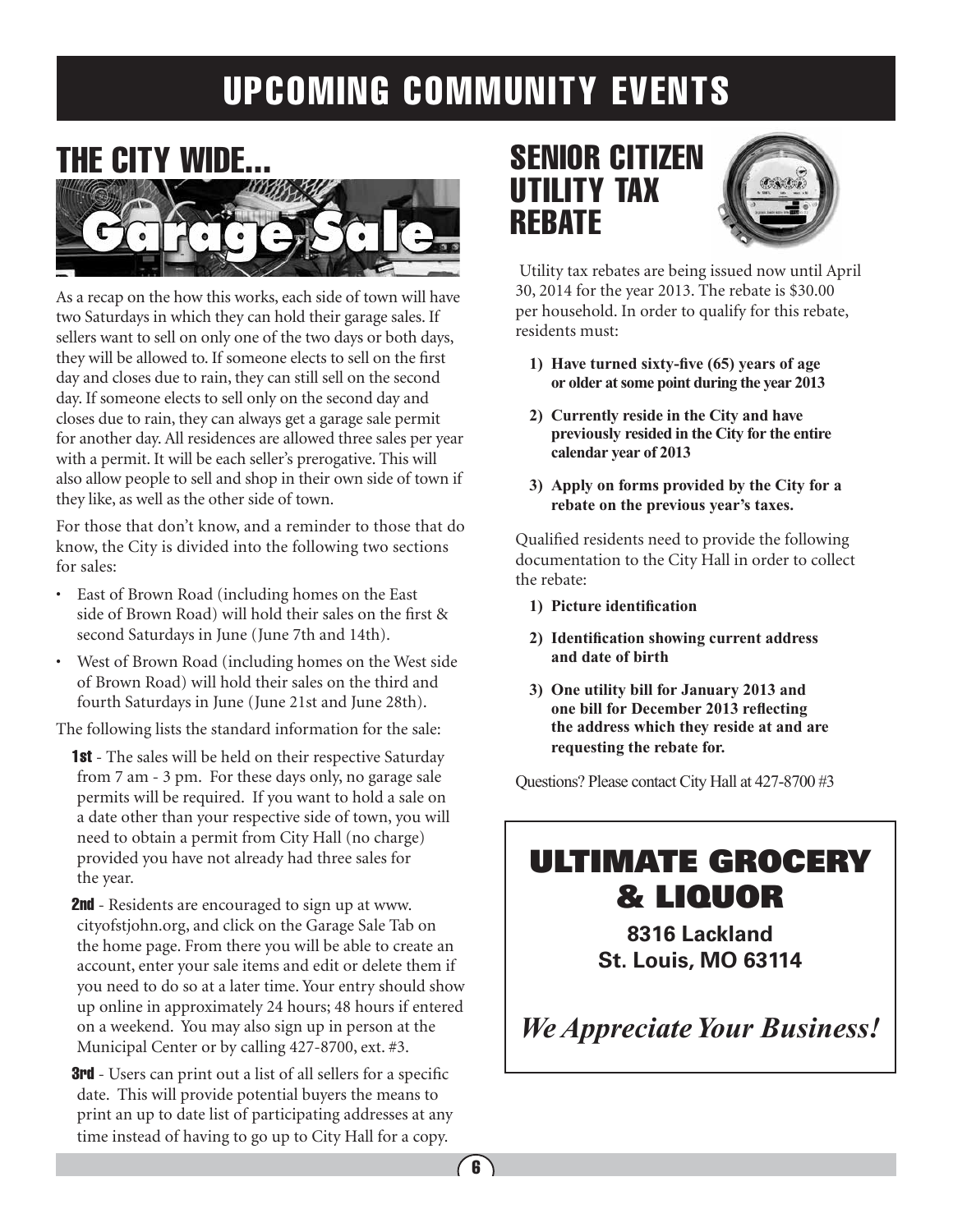## drug take-back program

On April 26, 2014, from 10:00am – 2:00pm, DEA will coordinate a collaborative effort with state and local Law Enforcement agencies including the City of St. John Police Department for the focus of removing potentially dangerous controlled substances from our Nation's medicine cabinets. This national Take-Back day will provide a unified opportunity for the public to surrender expired, unwanted, or unused pharmaceutical controlled substances and other medications to Law Enforcement Officers for destruction. This one-day effort will bring national focus to the issue of pharmaceutical controlled substance abuse. The program provides an opportunity for Law Enforcement, prevention, treatment and the business communities to collaborate and establish a safe collection site for all Americans, regardless of where they reside.

The City of St. John Police Department will again host its collection site in the lobby of the City Municipal Building

located at 8944 St. Charles Rock Road. This has been very successful during past collections and we anticipate this one to be equally successful. This program is completely anonymous and the public is encouraged to safely dispose all unused and unwanted controlled, non-controlled, and over the counter substances at our site.

Participants may dispose of their medication in its original container being sure that the lids are tightly sealed

**NOTE:** *Used intra-venous (IV) solutions, injectables, and syringes are not allowed to be dropped off at the collection site due to potential hazards posed by blood-borne pathogens.*

#### **PLEASE - NO NEEDLES AT ALL.**

Questions or concerns may be addressed to Sgt. R. Connell, (314) 427-870.

## spring cleanup

This year the clean up week will be April 21-25. During that week Allied Waste has agreed to pick up the extra "stuff" you may want to get rid of during your normal pick up time. Just set it out at the curb in a neat and orderly manner and Allied Waste will pick it up. Now is the time to clean out that basement or garage and get rid of those things you don't want or use anymore.

## limb chipper schedule ends soon...

The 2013 fall chipping service will end April 28-30, 2014. The limb chipper currently runs through the City on the following schedule:

East side of town (Marshall to the east City limits) - 1st and 3rd Monday of each month.

West side of town (Marshall to the west City limits) - 2nd and 4th Monday of each month.

The chipper only take limbs that are 3" in diameter or smaller. So, please place all limbs of this size at the curb with the fat ends out toward the street. Please do not block sidewalks with limbs, nor put them out in the street. Just lay them out behind the sidewalk if you have one and we will get them picked up for you. Your cooperation is appreciated.



## electronics recycling event *Sponsored by the City of St. John and MRC Recycling*

## Saturday, May 31st ~ 8am-11am St. John Municipal Center

8944 St. Charles Rock Rd. (Bristol Ave. parking lot)

Items accepted include computers, small and large appliances, CRT monitors, all metal items, batteries, TV's\*, VCRs/DVD players. *If it plugs into a wall or runs off of a battery, we will accept it.* Workers will be on site to unload items for you. *You won't even need to get out of your vehicle!* You do not have to be a resident to participate in this event.



*\* First CRT TV is free - additional CRT TV's are \$15/each*

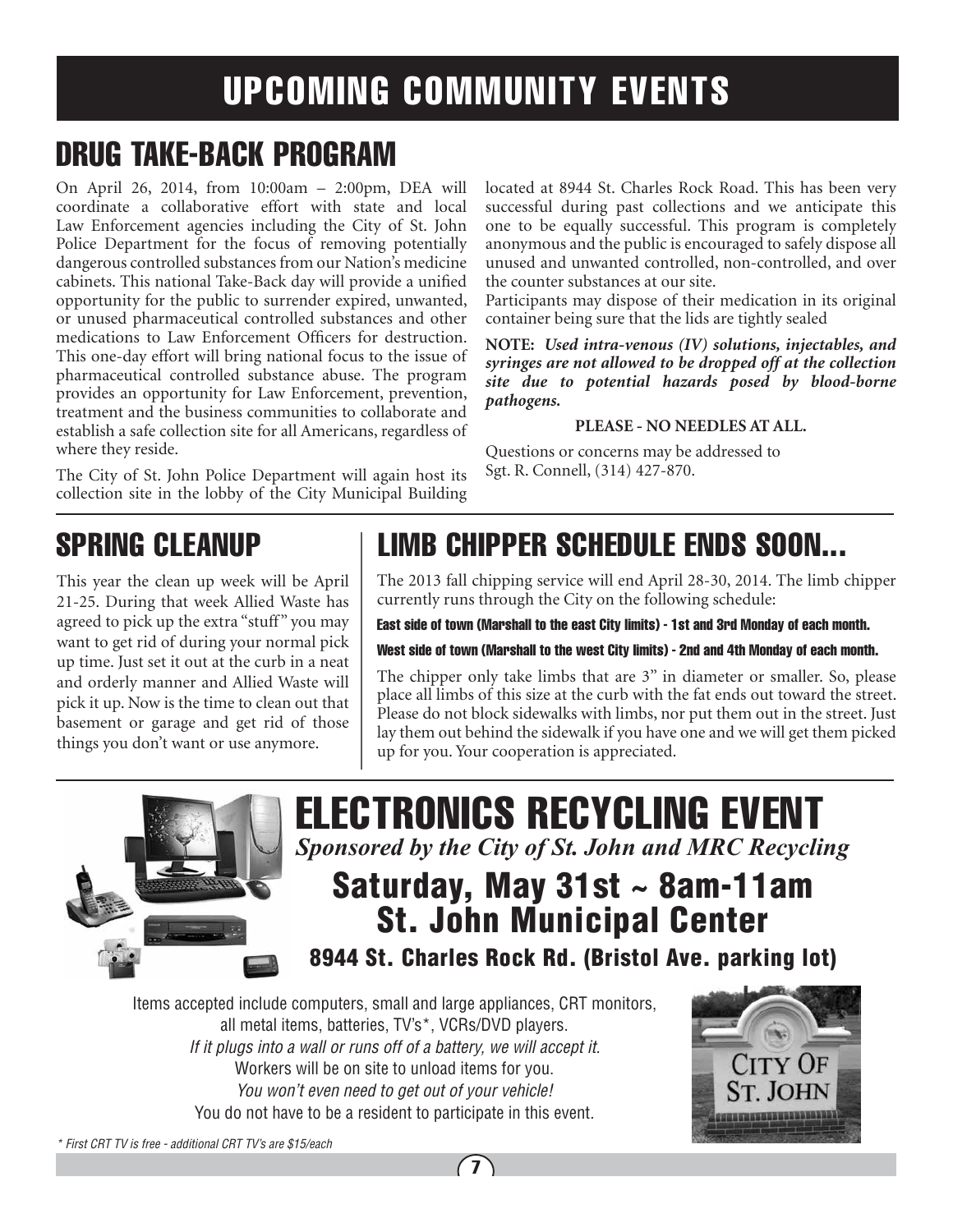## **REPUBLIC SERVICES** HOLIDAY SCHEDULE 2014

#### MEMORIAL DAY - Monday May 26, 2014

Monday routes will be picked up on Tuesday, May 27th Tuesday routes will be picked up on Wednesday, May 28th Wednesday routes will be picked up on Thursday, May 29th Thursday routes will be picked up on Friday, May 30th Friday routes will be picked up on Saturday, May 31st

#### FOURTH OF JULY - Friday, July 4, 2014

Monday routes will not be affected Tuesday routes will not be affected Wednesday routes will not be affected Thursday routes will not be affected Friday routes will be picked up on Saturday, July 5th

#### LABOR DAY - Monday, September 1, 2014

Monday routes will be picked up on Tuesday, September 2nd Tuesday routes will be picked up on Wednesday, September 3rd Wednesday routes will be picked up on Thursday, September 4th Thursday routes will be picked up on Friday, September 5th Friday routes will be picked up on Saturday, September 6th

#### THANKSGIVING - Thursday November 27, 2014

Monday routes will not be affected Tuesday routes will not be affected Wednesday routes will not be affected Thursday routes will be picked up on Friday, November 28th Friday routes will be picked up on Saturday, November 29th

#### CHRISTMAS DAY - Thursday, December 25, 2014

Monday routes will not be affected Tuesday routes will not be affected Wednesday routes will not be affected Thursday routes will be picked up on Friday, December 26th Friday routes will be picked up on Saturday, December 27th

# neighborhood watch

The St. John Neighborhood Watch Program is organized to enable the police and the community to work together to make specific geographical areas more crime resistant to reduce crime. It is a citizen involvement, neighborhood and community-based effort, designed to help citizens and the police department in preventing primarily residential burglaries. In harmony with the philosophy of Community Policing, the St. John Neighborhood Watch encourages strong working relationships between patrol officers and the citizens they serve.

Police departments across the country are learning that community participation in anticrime programs is essential. One of the most effective ways to promote citizen interaction with police is the sharing of information. Citizen groups determine specific needs or problems and then share this information with local police. The police then act on this information and report back to the group on their progress. This program also works when the police go to public groups and organizations and make them aware of specific criminal activities, or the needs of the police department.

The St. John Police Department encourages residents to be proactive in their community and not reactive, by joining your local neighborhood watch program.

If you would like more information on how to become involved contact Sgt. R. Selby or Officer M. Barthelmass at (314)427-8700, ext. # 5.



### **Jeff Westermann**

**#8 St. George Court Florissant, MO 63031 St. Louis: 314-830-1144 Fax: 314-830-1223**

# project c.o.o.r. *A Success Story*

During these recent cold months, the St. John Police Department implemented Project C.O.O.R- Checking On Our Residents. During extreme weather events, St. John Police Officers call and/or stop by registered residents homes to simply check on their wellbeing. If the resident cannot be contacted, an Officer will make an emergency contact to a pre-determined family member.

In mid-January of 2014, while checking on our residents, St. John Officers discovered an elderly residents' furnace wasn't working and water pipes beginning to freeze. Several inadequate and dangerous space heaters were the only heating source.

Police, Public Works, Code Enforcement, Public Officials, and local businesses came together to provide solutions for this unfortunate situation. Had this resident not been registered with Project C.O.O.R., this serious housing situation could have become tragic. We encourage our senior residents or residents with special needs to please register for Project C.O.O.R. by contacting the Police Department at 427-8700, ext. #5 for an application.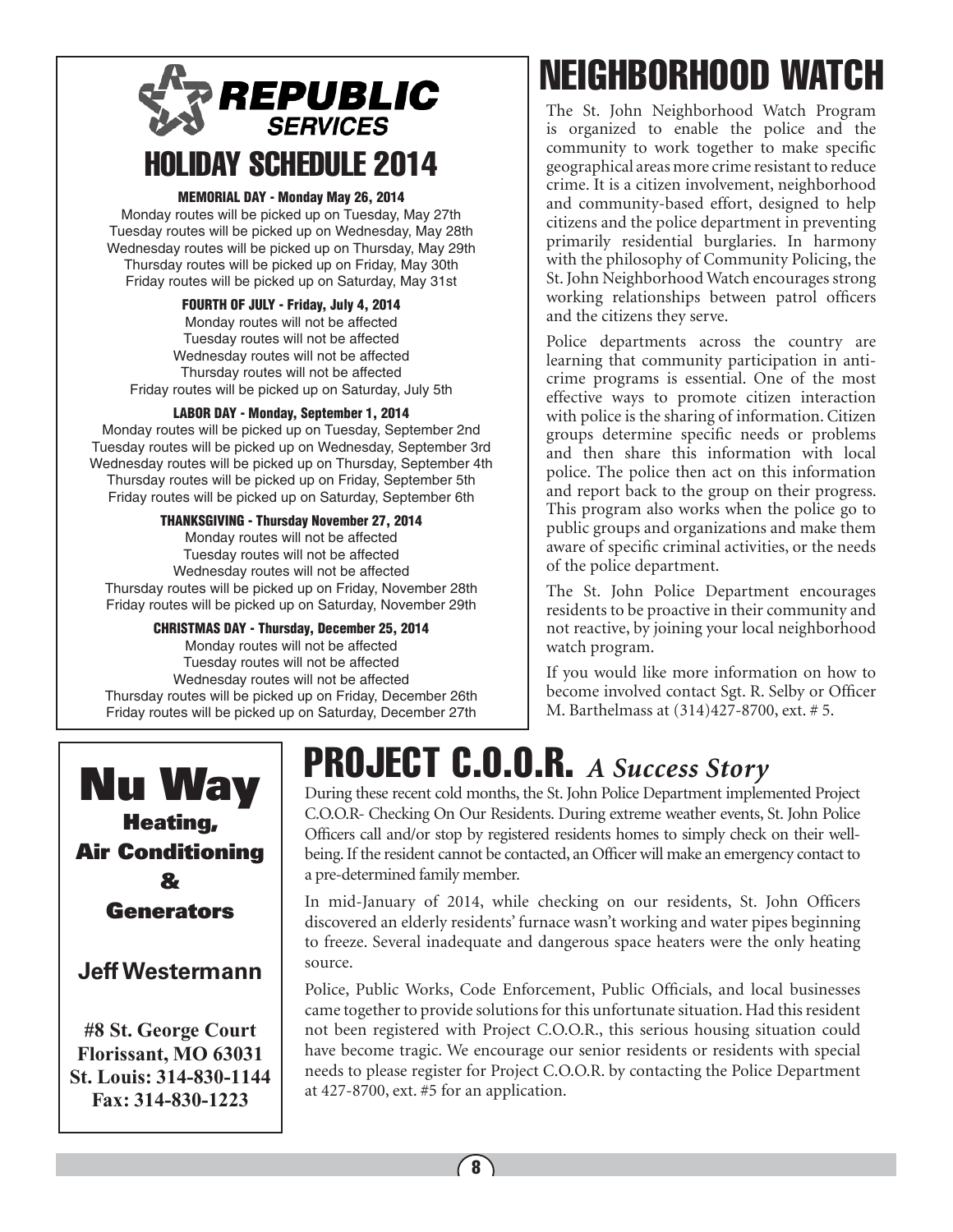# excavation safety *What to Know BEFORE You Dig*

### Dig with Care: Dig Rite & Call 811



Whether you're an individual or a contractor, if you plan to do an outdoor project that requires some digging, you'll first need to call to find out where gas and other lines are located. Some states provide a one-stop system, where

all utility providers are notified after a call, and they come out within two business days to mark lines with flags.

In Missouri, you can call 800-DIG-RITE. Or, you can just dial 811 and you will automatically be connected to the local one-call system for your area. This three-digit, federally-mandated number is sponsored in part by the Common Ground Alliance (www.call811.com/about-us/ default.aspx)

VACANT HOMES

Currently there are approximately 250+ vacant homes in the City of St. John. The problem of vacant homes is not limited to just our community. Foreclosures, unemployment, under employment, and population declines all significantly impact housing trends and the number of vacant homes in our community and region.

While the upkeep and maintenance of vacant homes is technically the responsibility of either the owner or mortgage lender; in reality, local

government ends up paying for the costs of basic upkeep and repairs. Cutting grass/weeds, tree removal, trash removal, dumping fees, and securing the premises takes its toll on City services, resources, and tax dollars. The more serious, problematic homes often require demolition. The cost to demolish a home requires permits, outside contractors, dumping fees, and lot upgrades (grading, seeding, and mowing). These fees are usually incurred by local government.

The City of St. John attempts to recover the cost of maintaining vacant/abandoned properties by placing liens on the property. If the property is sold, the City's costs associated with maintaining the property may be recovered. However, seldom are liens recovered. During 2013, the City of St. John incurred nearly \$50,000 in labor, equipment, supplies, and dumping fees for the maintenance of vacant/ abandoned properties.

Aside from the costs to maintain these properties, they also create opportunities for crime, squatters, mosquitoes,



Services like these are free - and it's the law to call before you dig. Remember to give your utility companies up to two working days to mark those lines.

Curious what the flags or painted lines stand for?

The Missouri One-Call System has a handy graphic to help you figure out what all those colored lines on your property are about. (http://www.mo1call.com/marking/codes.php)

Buried lines are typically within 24 inches of either side of flags or lines. Make sure you, or youth playing in the area, don't remove the flags. If you think they've been moved or removed, call again and have the area surveyed once more. Buried lines that you own won't be marked by crews.

> rodents and fire hazards. Surrounding property values decline and property tax revenues decrease.

> The City of St. John will continue its efforts to ensure vacant properties are safe, secured and maintained. The City will continue its goal of holding property owners or mortgage lenders accountable for the condition of their property. Future

legislation will assist in identifying vacant properties, identifying owners/lenders, establish annual registration requirements/fees, and require property owners to become more responsible for the condition of their property while it is vacant.

Please report any problems or suspicious activities occurring in and around vacant residences to the St. John Police Department via the St. Louis County Dispatcher at 889-2341.

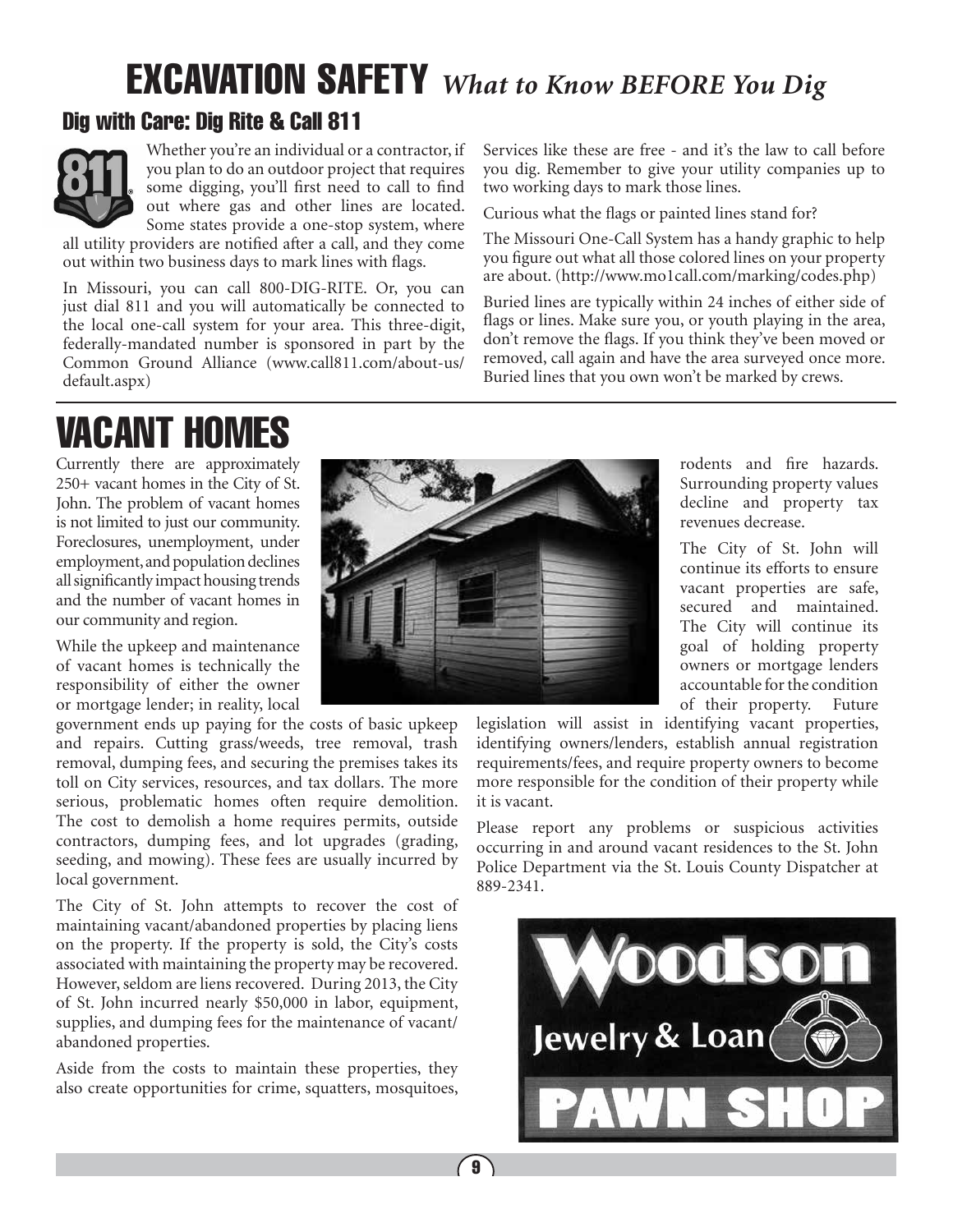# Keep the FOG out of YOUR DRAIN!



### *FOG? FOG in your drain? What's this all about?*

Well, in this case FOG stands for Fats, Oils and Grease. FOG is found in common foods and food ingredients such as meat, fish, butter, cooking oil, gravy, sauces, mayonnaise, food scraps, etc. There are also "hidden oils" such as salad dressing, syrup, batter and cheese.

### *How does FOG affect you?*

When FOG is poured down the drain, it sticks to the inside of sewer pipes and restricts the wastewater flow, eventually causing a blockage. Blockages cause costly repairs and cleanup for you or even neighbors downstream. It also can cause sewer overflows that damage the system and pollute the waterways.

### *How is MSD involved in this?*

Some of the sewer's earliest pipes in the St. Louis region date back to the 1850's. In 1954 MSD was created as a Special District under the State Constitution when 79 sewer districts were combined together. It is made up of 6,550 miles of wastewater sewers; 3,028 miles of stormwater sewers; and 7 wastewater treatment plants that serve MSD's customers. MSD currently serves St. Louis City and 90% of St. Louis County, or approximately 1.3 million people every day. On an average they treat 356,000,000 gallons of wastewater every day.

With the thousands of miles of sewers, they are constantly working to reduce the number of blockages in the system. To help facilitate this effort, they have initiated Project Clear. Project Clear is the planning, design and construction of MSD's initiative to improve water quality and alleviate the many wastewater concerns in the St. Louis region. Over the next 23 years MSD will invest \$4.7 billion dollars on this project. One of these projects includes "Project Clear Lids".

### **Project Clear Lids**

Here's where FOG and YOU come into the picture. With the help of residents like you, the amount of FOG that enters the sewers can be reduced dramatically. It's as easy as:

- Wiping out all visible FOG and food scraps from plates, pots and utensils into the trash for disposal;
- Never pouring FOG down your sink drain, garbage disposal or the sewer system;
- Pour cooled FOG into a container such as empty pet food, vegetable or coffee cans.

Let the material cool. Repeat this process until the can is full. In the meantime you can use one of the Project Clear Lids to cover it. Once it's empty, remove the lid (remember it's already solidified now) and dump into the trash can. Keep the lid to reuse on another can.

Although this seems like such a simple little thing, it can make a huge difference if enough people follow through with it.

### Project Clear Lids are available at the City Hall. Feel free to stop by and pick up one or two. To Learn More About The Ways MSD Project Clear Will Invest In The St. Louis Region go to http://www.projectclearstl.org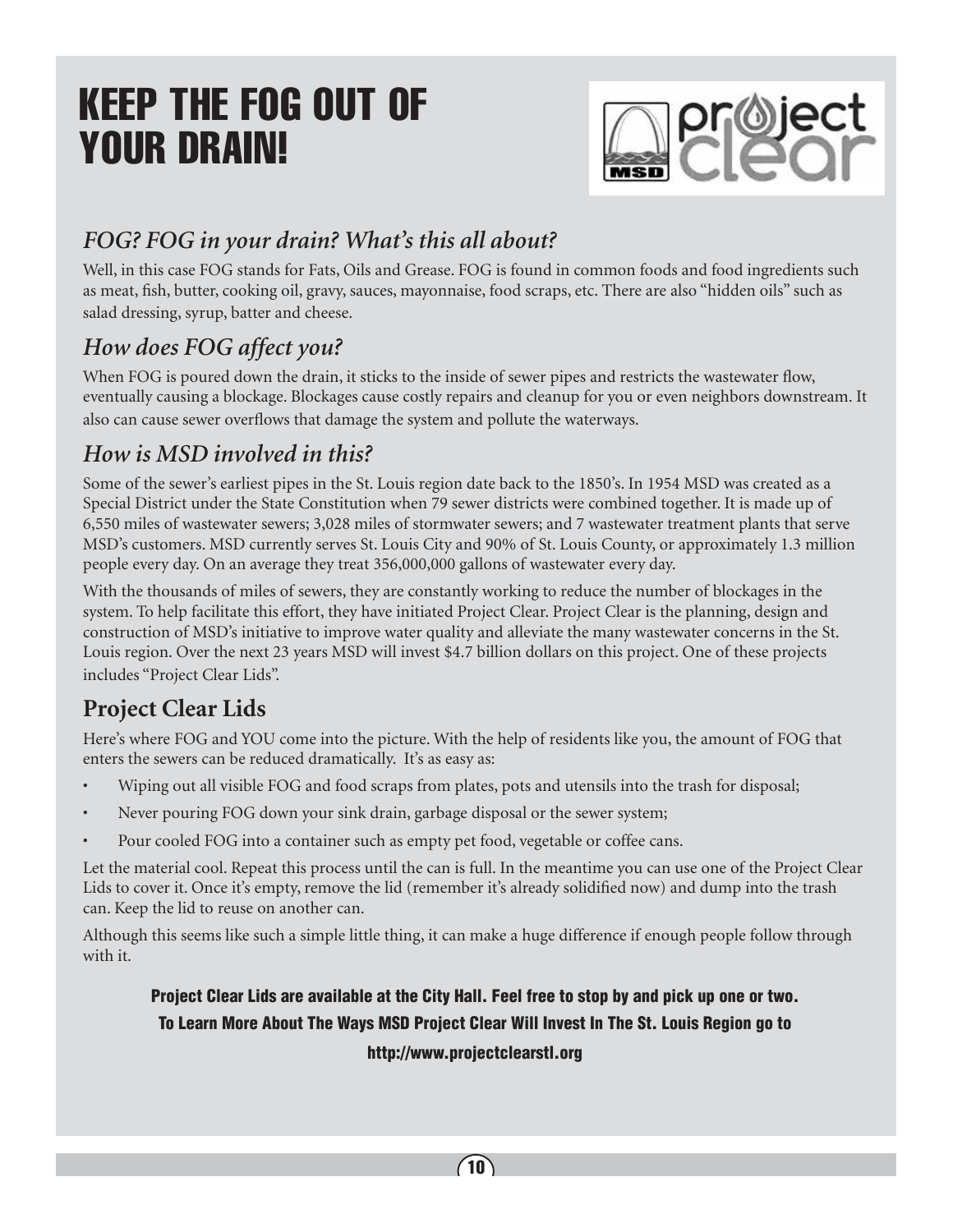# mosquito spraying

As many of you know, the City does not provide mosquito spraying itself but contracts out that service to the St. Louis County Health Department. St. Louis County provides a two-phase approach to mosquito control; adulticiding (the fogger that most of you are used to seeing), and larviciding.

Since the active ingredient in most fogger spray has to actually land on a mosquito to kill it, spraying is the least effective means of mosquito control and therefore is used less frequently. The amount of times the fogger will go through the City depends upon how many of the Culex Pipiens mosquitoes are found in traps spread throughout the City. Culex Pipiens is the mosquito known to carry the West Nile virus, so most spraying efforts are aimed at reducing the numbers of that species of vector.

Larviciding is much more effective because it is focused on eliminating breeding sites and actual mosquito larva. This is much easier to do because control chemicals can be placed directly on standing water which greatly increases the chances of killing mosquito larva. Keep in mind that St. Louis County does not treat private property, only public areas of standing water. Therefore it is critical to our

overall mosquito control effort that residents manage the standing water on their property. Do not let water stand in dog dishes, bird baths, gutter drains, etc. for more than seven (7) days. If you let water pond on your property you are inviting mosquitoes to breed there.

Help everyone out and make your experience outdoors this summer more enjoyable by following this bit of advice. Remember, spraying with the fogger is the least effective and most expensive way to manage the mosquito population. Don't expect to see it out very often and do your part to help control this bothersome nuisance.

# GRASS, WEEDS AND NOXIOUS GROWTH

As the warm weather approaches please remember the requirement to cut the grass, weeds and other noxious growth on and around your property. The St. John Municipal Code provides that grass and weeds must be mowed or otherwise maintained so that they do not grow more than eight inches (8") in height. Deleterious growth, such as a sapling growing through a fence, must be removed before it can do damage. Other noxious and unhealthful growths such as poison ivy must be destroyed and removed. Please contact City Hall if you have questions or concerns when it comes to property maintenance issues.

There are a large number of vacant properties in town and the City is trying to make sure that the owners of the properties maintain them according to the adopted codes. If you know a premises is vacant and can see the grass is obviously more than 8" high, please call City Hall. Code Enforcement officials follow a specific notification process which may take a little time to achieve correction, but once the process is complete, the City can take action to regularly maintain the grass at abandoned properties. However, if the premises changes ownership, Code Enforcement is required to repeat the notification process. Your assistance in keeping St. John "A Good Place To Live And Work" is most appreciated.